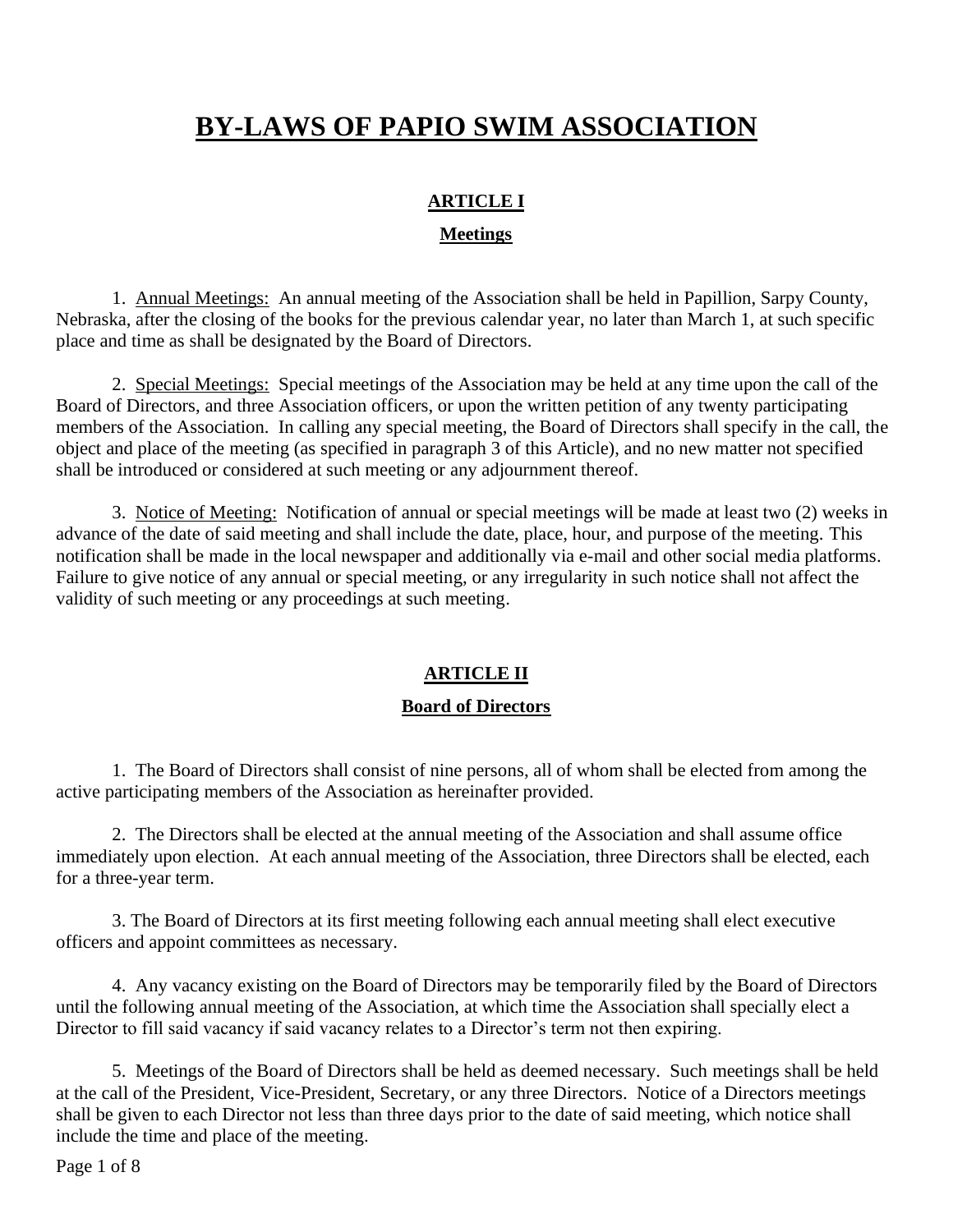6. A Director may be removed from office by a two-thirds vote of the Association, voting in person, at any annual or special meeting of the Association. A minimum of at least 20% of the participating membership much be present to cast votes at such a meeting for said purpose of removal of a Director. Any vacancy so created may be immediately filled by the Association at said meeting, whether it be an annual or a special meeting.

7. The presence, in person, of five Directors (one of which must be an officer) shall constitute a quorum at any meeting of the Board of Directors.

# **ARTICLE III**

#### **Officers**

1. All officers and agents of the Association, as between themselves and the Association, shall have the authority and perform such duties in the management of the Association as may be provided in the By-Laws, or as may be determined by resolution of the Board of Directors not inconsistent with the By-Laws.

2. The executive officers of the Association, all of whom shall be members of the Board of Directors, shall consist of a President, a Vice President, a Secretary, and a Treasurer. The Board of Directors may elect such additional officers as they deem necessary or appropriate. Any two offices may be held by the same person except the office of the President and Secretary.

3. The officer positions shall be elected annually by the Board of Directors for all positions except President and Vice-President which are two-year terms. Elections need not be by ballot.

4. Duties of the President shall be as follows:

- a) The President shall be elected for a two-year term.
- b) The President shall serve as chief executive officer of the Association and shall have general direction and management of its business and internal affairs.
- c) The President shall preside at all meetings of the Association and Directors at which they may be present.
- d) Shall perform such other duties as may be described in these By-Laws or assigned to him/her by the Executive Board.
- e) Coordinate the work of the Executive Officers and committees of the Association.
- f) Conduct or supervise all correspondence and reports with the Treasurer and Membership Secretary.
- g) Co-sign checks along with Treasurer.
- h) Attend Executive, General, and Special Meetings.
- 5. Duties of the Vice President shall be as follows:
	- a) The Vice-President will be elected for a two-year term on alternate years as the President.
	- b) The Vice-President shall succeed to the office of President in case of a vacancy in that position until the end of the term or until another election can be held.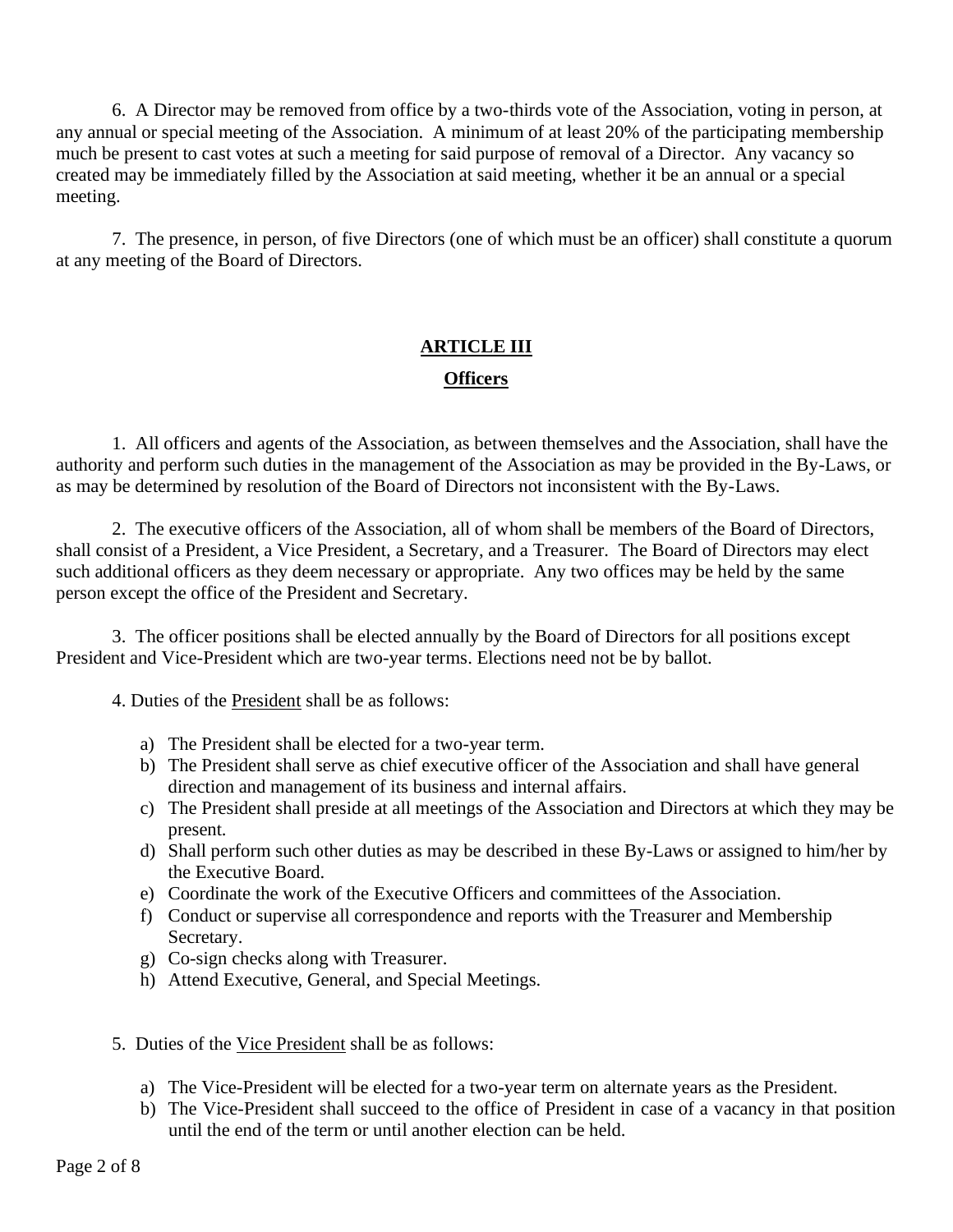- c) Perform the function of the office of the President in the absence of the President.
- d) Responsible for annually securing qualified applicants for positions to manage and staff the pool. Shall insure that the pool manager operates the pool in accordance with the Association pool rules and said manager performs his duties as described in the pool manager's job description.
- e) Preform such other duties as delegated by the President of the Board of Directors.
- f) Co-sign checks as needed.
- g) Attend Executive, General, and Special Meetings.
- 6. Duties of the Treasurer shall be as follows:
	- a) The Treasurer shall have care and custody of all funds and securities of the Association and disburse and administer the same under the direction of the Board of Directors.
	- b) Shall perform such other financial duties as the Board, the President or Vice President (when acting in the capacity of President) shall assign or delegate to him/her.
	- c) Complete the annual preparation of a balance sheet showing the financial condition of the Association to be made available to the Association at large at the annual meeting.
- 7. Duties of the Secretary shall be as follows:
	- a) The Secretary shall record the proceedings of all meetings of the Board of Directors and the Association in one or more books designed for that purpose.
	- b) The Secretary shall be the custodian of the corporate seal and shall affix the same to and countersign all papers requiring such acts; but only on the order of the Board of Directors, the President, or Vice President (when acting in the capacity of President) shall assign him/her.
	- c) Maintain current email address and phone number distribution of the Executive Board Members, and salaried employees.
	- d) Attend General, Executive, and Special Meetings.
- 8. Duties of the Membership Secretary shall be as follows:
	- a) The Membership Secretary is a paid position and NOT part of the Board of Directors and has no board voting privileges.
	- b) Membership Secretary reports directly to the Board of Directors.
	- c) Shall provide existing, new and prospective members with information in regards to all aspects of membership of the Association.
	- d) Maintain a waitlist database for prospective members and provides the Board of Directors with updates as requested.
	- e) Creates tags and adds new members to the software system and creates new Bonds for new members.
	- f) Gets all bonds to the Treasurer for any refunds that are required.

9. Liability of Directors and Officers: No officer and/or member of the Board of Directors (all of whom will serve in a voluntary status, receiving no remuneration of any type from the Association) shall be liable to the Association/corporation for any loss or damage suffered by it on account of any action taken or omitted to be taken by him/her as a director or officer of the Association/corporation in good faith, if such person (1) exercised or sued the same degree of diligence, care and skill as an ordinary prudent man/woman would have exercised or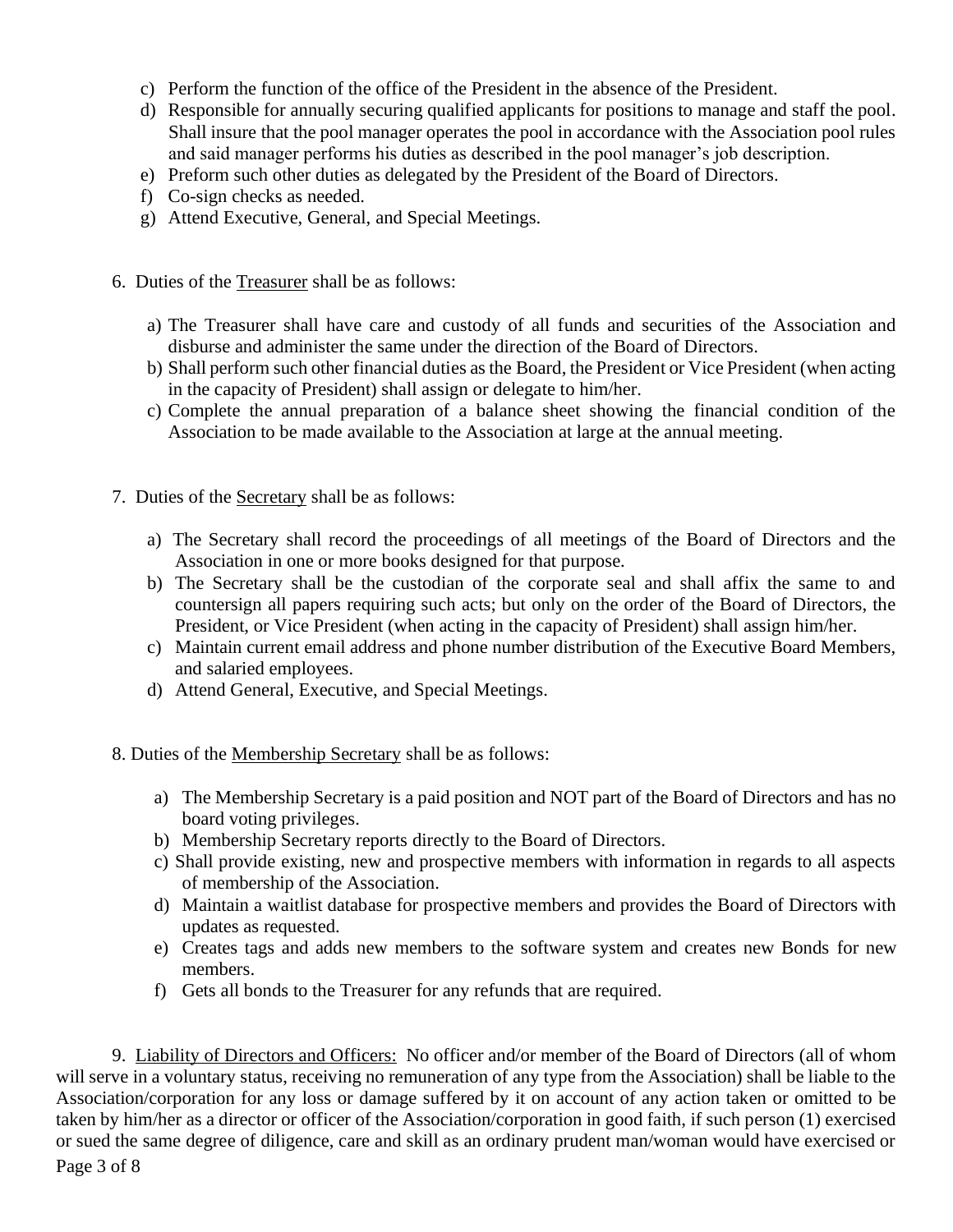used under the circumstances in the conduct of his/her own affairs, or (2) took, or omitted to take, such action in reliance upon written advice or counsel for the Association/corporation or upon statements made or information furnished by officers or employees of the Association which he/she had reasonable grounds to believe to be true or upon a financial statement of the Association/corporation prepared by an officer of employee of the Association in charge of it accounts.

10. Indemnification of Officers or Board Members: Every person who was or is a party or is threatened to be made a party to or is involved in any action, suit, or proceeding, whether civil, criminal, administrative or investigative, by reason of the fact he/she is or was a director of officer of the Association/corporation shall be indemnified and held harmless to the fullest extent legally permissible under the corporation laws of the State of Nebraska from time to time against all expenses, liability and loss (including attorney's fees, judgments, fines and amounts paid or to be paid in settlement) reasonably incurred or suffered by him/her in connection therewith.

> a) the Board of Directors, at its discretion, may authorize expenditure of Association funds (if deemed in the best interest of the Association) to provide personal catastrophe liability insurance coverage (commonly known as Umbrella Coverage) to any or all members of the Board of Directors. Such coverage will be in an amount considered prudent and appropriate by the Board, the premiums for which may be reimbursed from general Association funds in whole or in part as determined by the Board.

# **ARTICLE IV**

## **Bonds**

1. The Association shall issue bonds, in a face amount to be determined by the Board of Directors which shall be known as membership bonds. Bonds outstanding may exceed four hundred (400) active participating bonds at any one time only by the number of inactive participating bonds.

a) All other annual dues, fees, assessments or other charges will be payable in accordance with paragraph five of this article.

2. Membership bonds shall contain no maturity date. Said bonds may be redeemed by the Association only upon such terms as may be adopted from time to time by the Board of Directors provided, however, that if a member holding a membership bond is expelled from the Association, the Association shall redeem his bond immediately.

3. In the event of the liquidation or dissolution of the Association, the membership bonds shall constitute a general lien upon the Association's assets inferior and junior to all other debts and obligations of the Association.

4. In the event any dues, fees, or assessment levied by the Board of Directors is not paid within 45 days of the assessment thereof, the Board of Directors, upon 7 days written notice, may cancel such delinquent membership. In such event, the membership bond representing said membership by the payment of \$25 less than the face value of the bond, less dues, fees, or assessments owed by said membership, which payment shall be in full accord and satisfaction of the Association's liability on said bond.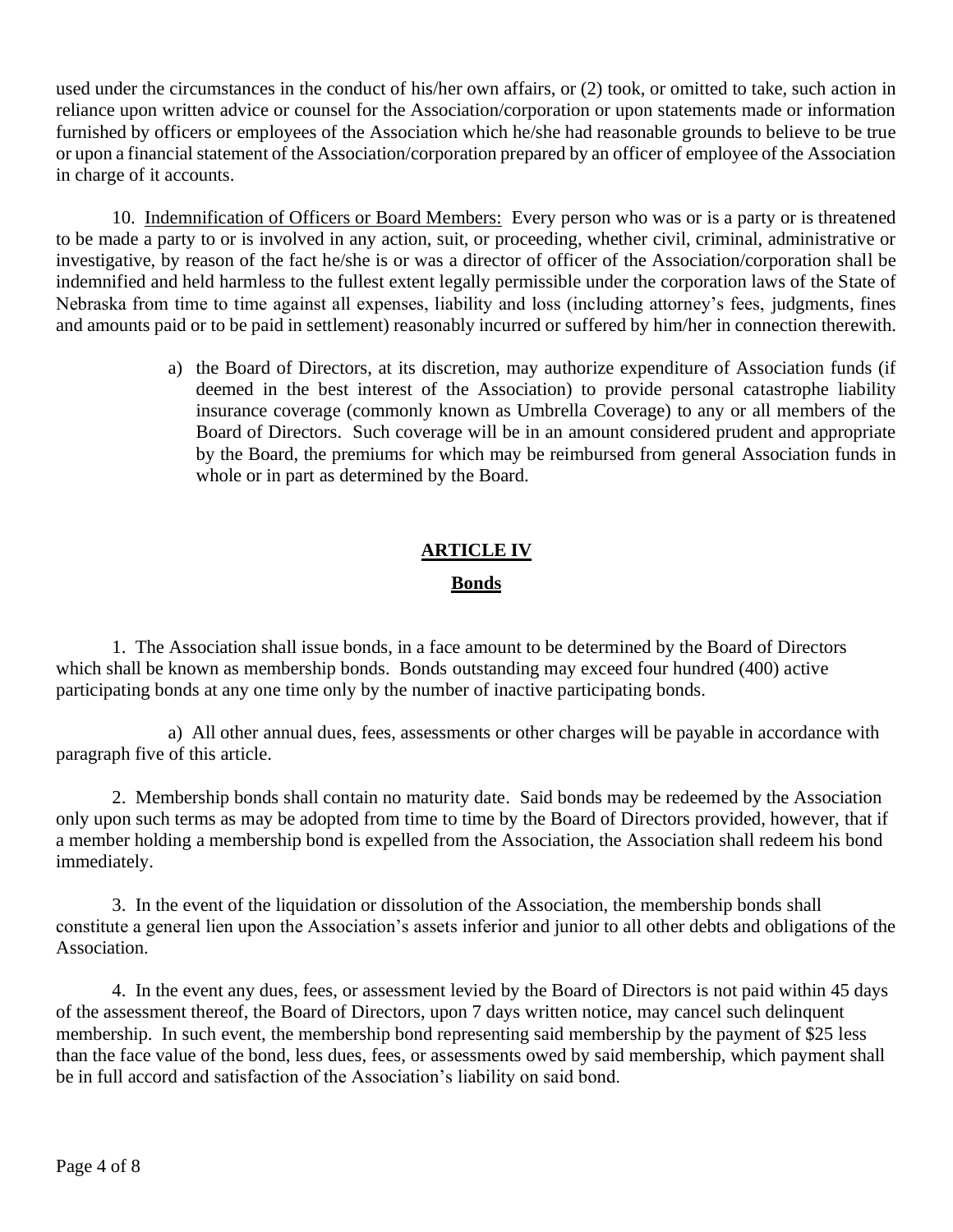# **ARTICLE V**

## **Members**

1. Membership in the Association shall consist of such residents of Sarpy County, Nebraska, as shall have been elected into the Association by the Board of Directors.

## 2. Types of Membership

a) Participating Member: A member that is a permanent bondholder.

(1) Active Participating Member: A bondholder that also pays annual membership dues and is therefore entitled to the use and benefit of all the Association's facilities subject to the Association's By-Laws, rules, and regulations.

(2) Inactive Participating Member: A bondholder that does not pay annual membership dues and shall not be entitled to the use of the Association's facilities. Said bondholder will be charged a \$20 per year inactive fee that is removed from the bondholders' bond amount. The Board of Directors reserves the right to reactivate any inactive participating member within a minimum of one year if notice of intent to reactivate active participating membership is received by the Association within sixty days prior to the pool's opening date in any given year.

## 3. Forfeiture of Bonds:

a. Effective January 1, 2020, all bondholders of record that reverts to inactive participating member status are charged \$20 per year until bond amount has expired. If said bondholders fail to notify the Board of Directors, in writing, of their intent to reactivate to active participating member status will forfeit all bondholder rights and associated monies to the Association. If activation to active participating member status does not occur within 90 days of the said prescribed date or if the Board is not again notified (during that same period) of a revised date of activation, the bond is automatically forfeited, with loss of all member rights and associated monies.

b. The Association is not responsible for seeking out or contacting inactive participating members to notify such bondholders of imminent forfeiture of said bond or the act of forfeiture taken in accordance with Article V, paragraph 3a above.

4. Application for Membership: Application for membership in the Association will be made through procedures established by the Board of Directors and will be on a first-come/first-served basis. In no case will race, color, creed, nationality or religion of an applicant (whether individual or family unit) be a determining factor of a consideration in granting or withholding such approval.

a. Membership in the Association shall consist of active and inactive participating members as described above. Such memberships can be held by the head of household, spouse and all dependent members through the age of twenty-three and living in the same household.

b. For the instance of a family unit, at least one member of the family unit must be a bondholder in order for all members of that family unit to be entitled to the use and benefit of all the Association's facilities—subject to the provisions of Article V, paragraph 2 and 3 above. Sufficient membership identity tags will be issued to each family unit by the Association in accordance with procedures established by the Association that determine eligibility criteria.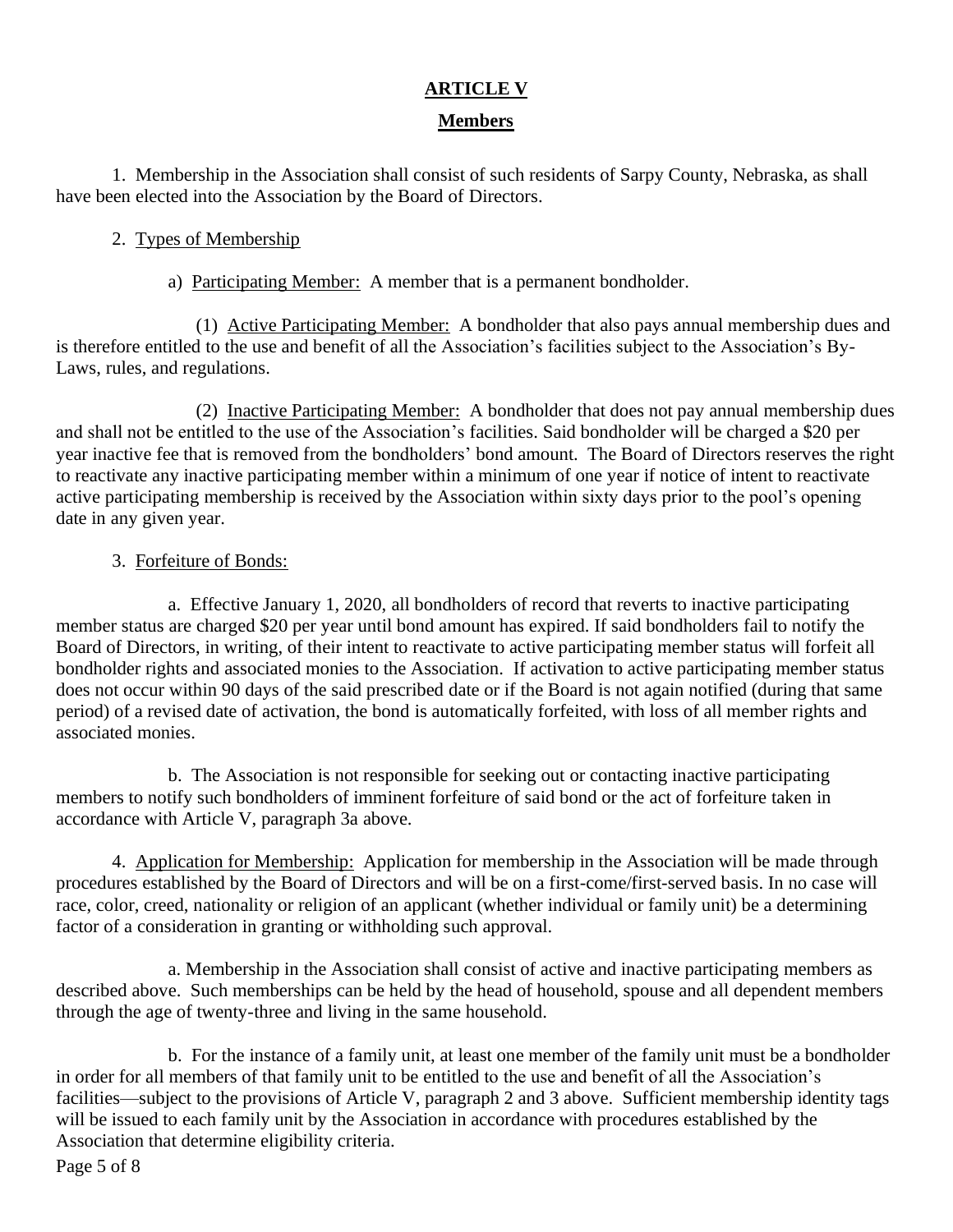6. Transfer of Membership: Membership bonds, whether active or inactive shall not be assignable or transferable under any circumstances.

## 7. Expulsion or Suspension:

a. Any member (whether individual, part of, or an entire family unit) may be expelled from the Association for just cause, after a hearing, by the Board of Directors by a two-thirds vote of the votes cast or by the members of a simple majority vote of the votes cast. Just cause of expulsion shall consist, in general, of serious or flagrant violations or violations of the Associations' By-Laws, rules and/or regulations.

(1) In the event of expulsion, all annual dues, fees, assessments, or other charges shall be forfeited to the Association.

b. The Board of Directors shall have the right to delegate to the Association pool manager and assistant manager the authority to suspend any member (whether individual, part of, or an entire family unit) from use of and benefit of the Association's facilities for a period not to exceed ten days. When such suspension is issued, it will be the pool manager's or assistant manager's responsibility to notify an officer of the Board (in order of succession) of such suspension, in a timely manner, (i.e., within 24 hours, if reasonably possible), provide the identity of the suspended member or members, the reason, and the period of suspension. Just cause of such suspension will be left to the judgment of the manager and/or assistant manager, by principles and the Association's By-Laws, rules and regulations. The President of the Board or any officer acting in his/her stead shall be the final arbiter in any case where such suspension is contested and shall have the authority to uphold or decrease the period of suspension or to remove suspension and reinstate a member of members immediately.

(1) No dues, fees, assessments, other charges, or pro rata share thereof shall be reimbursed for the period of suspension.

8. Number of Members: Membership in the Association/corporation shall be limited to the extent that the sum of active participating members in any given year will not exceed 400. Total membership shall only exceed 400 by a number equal to the number of inactive participating members as defined in Article V, paragraph 2.

# **ARTICLE VI**

# **Voting Rights**

1. Participating members, as defined in Article V, paragraph 2 shall be entitled to vote on any matter placed before the Association.

2. Each membership is entitled to one (1) vote on any matters requiring a vote be taken.

3. All votes must be made in person at annual or special meetings. No proxies are authorized.

4. All voting at special or annual meetings on all matters except election of Board members, removal or a director and votes or expulsion of a member shall be an open vote in accordance with procedures established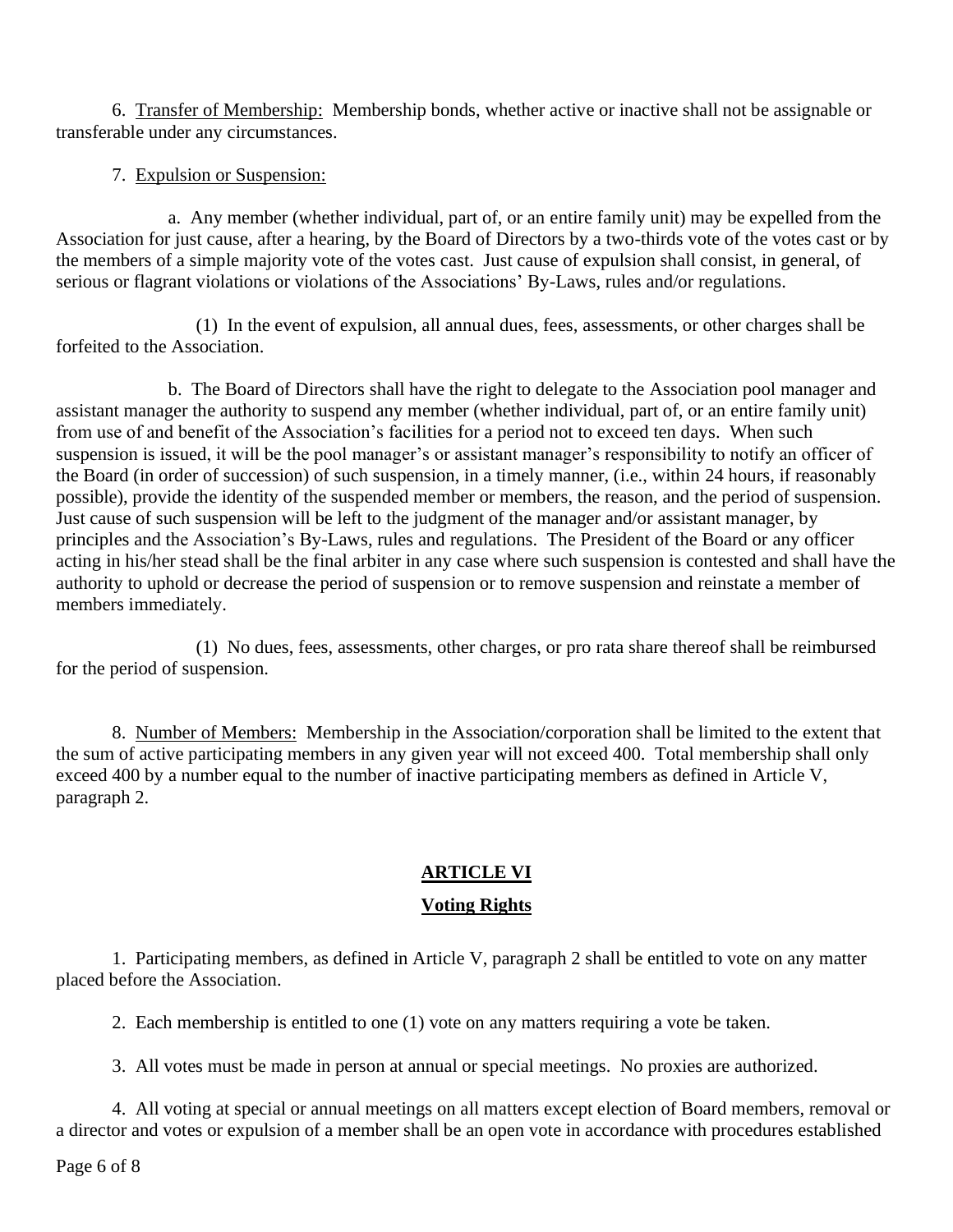by the Board of Directors. Votes to elect members to the Board of Directors, remove a director, or expel a member for just cause will be by secret ballot in accordance with procedures established by the Board of Directors.

## **ARTICLE VII**

#### **Dues, Fees and Assessments**

1. The Board of Directors each year shall establish and assess membership dues. Dues are assessed to cover costs and expenses incidental to operating and maintaining the Association pool for the benefit of the Association members. Dues assessment is designed to cover such costs and expenses such as: major and minor repairs to the facilities, general upkeep, repair, and replacement of equipment, salaries, supplies, improvements, utilities, insurance, and other associated costs and expenses necessary to maintaining and operating an efficient pool.

2. All fees, dues, assessments or other charges herein mentioned are exclusive of any taxes which may be imposed by any governmental body or agency. Any such taxes levied on the Association will be borne equally by active participating members and will be additive to, but considered separate from, regular dues assessments.

3. Membership dues shall be assessed each year on a calendar basis and may be pro-rated as described below:

a. Members terminating their membership prior to July  $1<sup>st</sup>$  are entitled to receive payment of one-half that year's dues. After that date, no refund is authorized.

b. New members joining after July 1st are assessed dues no more than one-half of the annual dues for that year. In such instance dues assessment will be determined by computing the product of one-half year's dues assessment and the fraction formed by the number of swimming days remaining as a numerator with the number of days in one-half of the season as a denominator.

c. New members who join prior to July  $1<sup>st</sup>$  shall be charged a full year's membership dues.

4. The refunding of dues, or any part thereof, due to the suspension of pool operations for any period of time or any other reason whatsoever, shall be solely within the discretion of the Board of Directors.

5. Nonpayment of dues, fees, assessments, or other charges will be governed in accordance with Article IV, paragraph 4.

# **ARTICLE VIII**

## **Miscellaneous**

1. The Board of Directors shall have authority to define and regulate guests as to the use of Association facilities and the admission fee, if any, which shall be charged such guests.